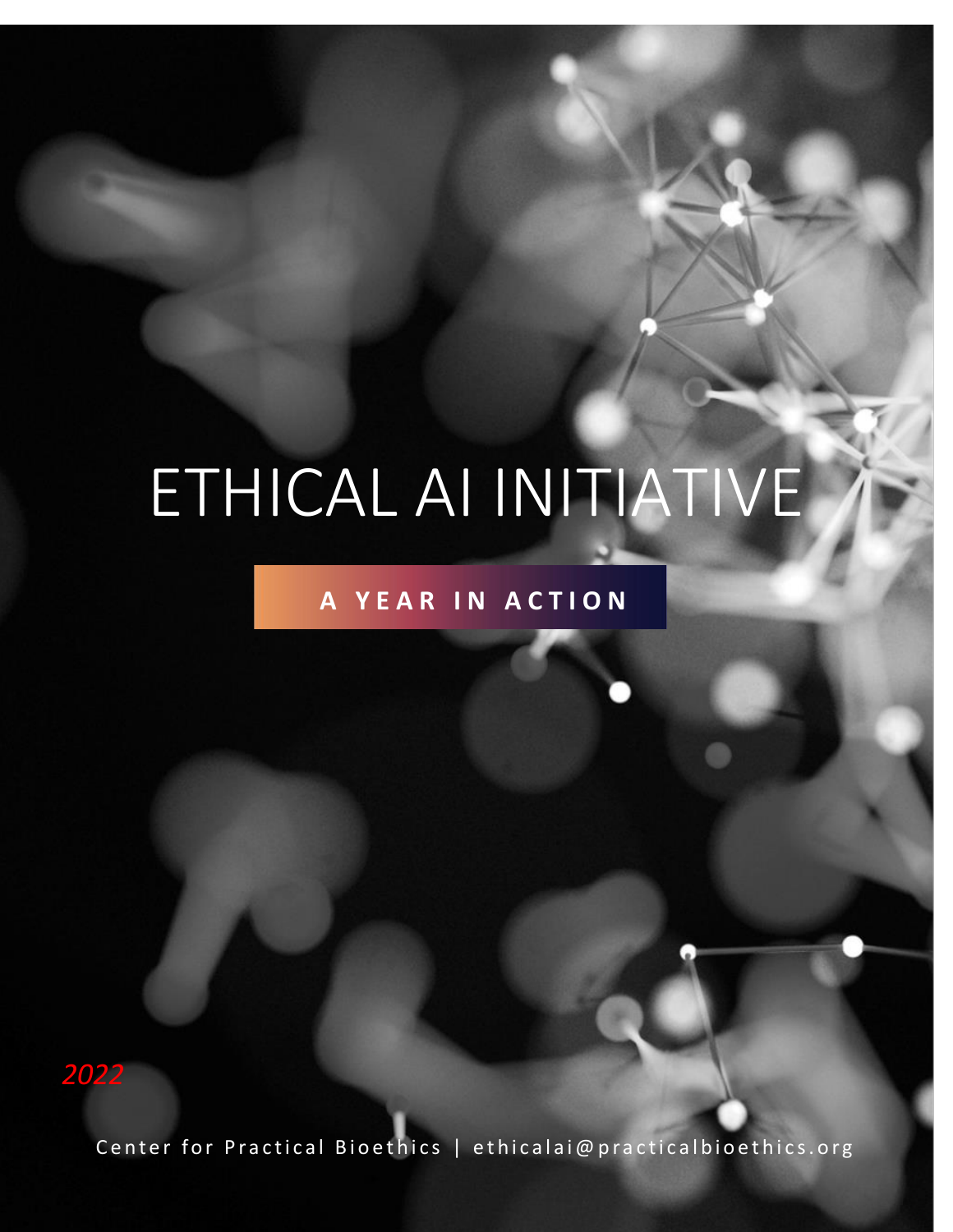# SUMMARY

**As artificial intelligence technologies become pervasive in healthcare settings, providers and developers need language, tools, and organizational support to address ethical problems they produce. Effective education resources, best practices, and industry standards require action from diverse and interdisciplinary stakeholders.**

**The Ethical AI Initiative employs a novel approach devised by leaders in the KC region providing practical interventions focused on ethical problems that arise at various stages throughout AI's lifecycle within healthcare. These issues, caused primarily by inequitable power dynamics in healthcare and healthcare IT, need a community-based participatory model as a foundational design principle. This method of approach puts community members in leadership and decisionmaking positions as a core feature.** 

**To date, Initiative stakeholders have tasked themselves with building a framework for success that requires an educational curriculum, diverse partnerships, best practices standards, and validation of tools to address inequities, biases, and potential harms, particularly to marginalized communities.**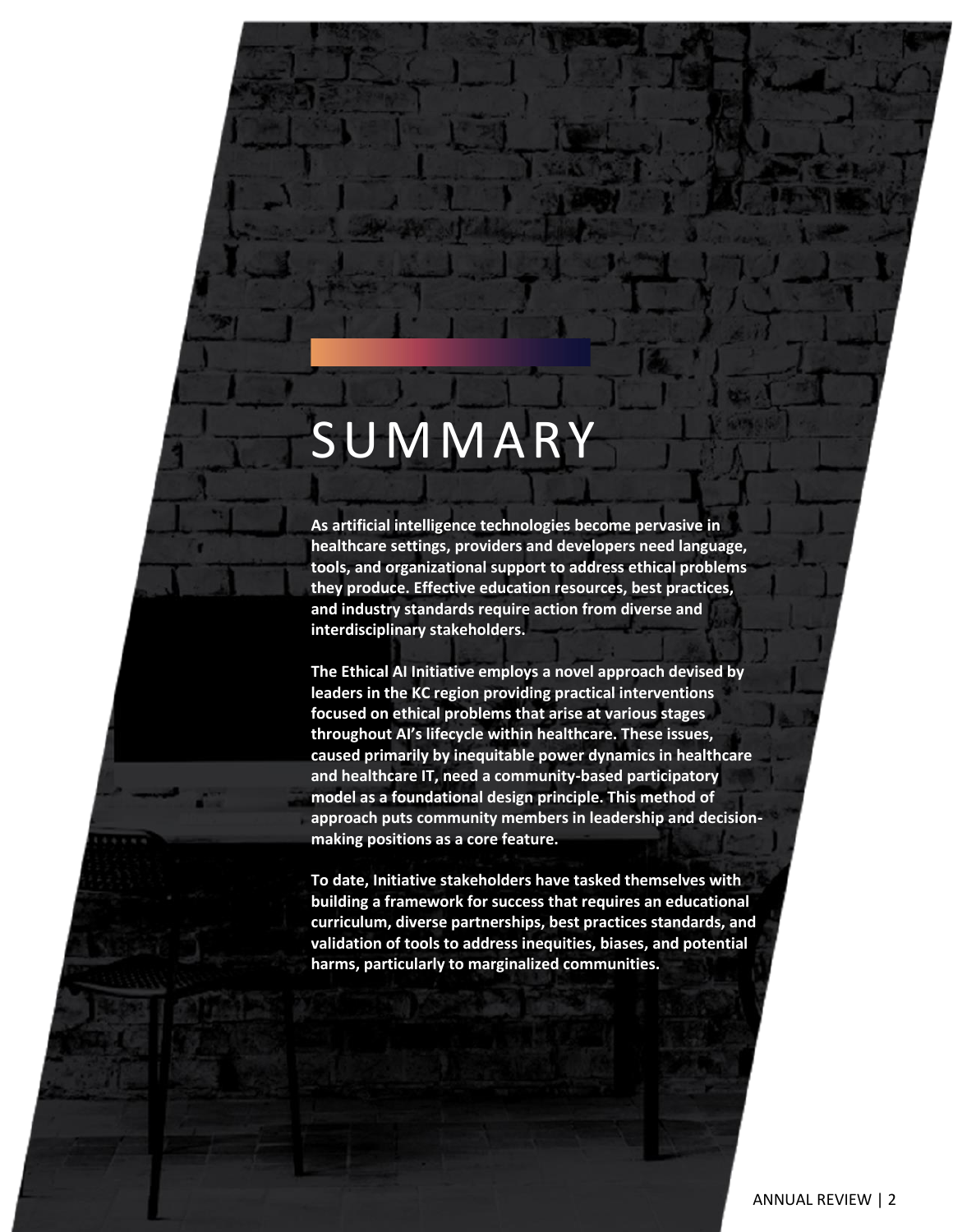# **INTRODUCTION**

# **M I S S I O N**

By embracing the mission of the Ethical AI Initiative to identify and address ethical problems in the development and use of artificial intelligence systems in healthcare, we seek to achieve three aims: 1) identify and articulate specific ethical problems and risks associated with the use of AI in healthcare; 2) leverage industry know-how, academic expertise, and community-based local knowledge to design, pilot, and disseminate interventions that address these ethical problems and risks; and 3) develop a sustainable model for ongoing development and support of interventions.

# **C O M M U N I T Y B A S E D A P P R O A C H**

The Ethical AI Initiative employs a novel approach in addressing ethical issues related to AI in healthcare by drawing on community-based participatory methodologies. Communitybased approaches have long been used in the implementation of public health promotion and services, including programs centered on creating new products, tools and services intended to improve health outcomes. By incorporating community-based feedback and evaluation into the development of practical ethical guidelines in health IT, the project works to reduce potential harms caused by systemic biases negatively impacting marginalized members of the community.

# **C O U N C I L A N D C O L L A B O R A T O R S**

With first year funding from the Sunderland Foundation awarded in late 2020, the initiative is now poised to implement educational programming and test recommendations identified by collaborators. The Initiative has formal support from BioNexus KC, Children's Mercy Research Institute, KC Digital Drive and The University of Kansas Health System. The Ethical AI Advisory Council (established May 2021) also has representation from numerous institutions across the KC region and nationally.



Ethical AI Advisory Council Members 2021 \*as of November 2021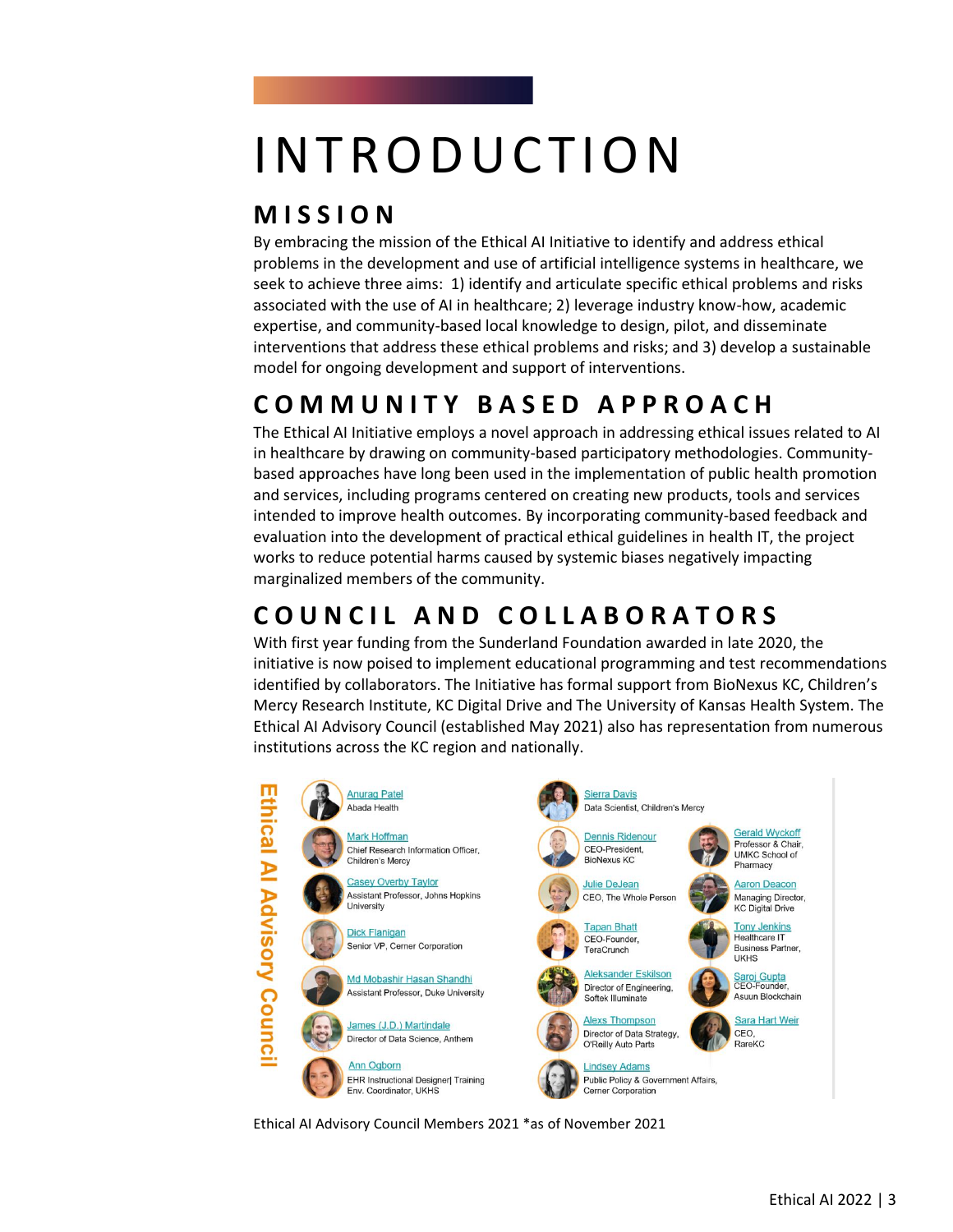

#### **MAIN PRIORITIES**

- Develop and Implement Pilot (Educational Content & Process Improvement) with The University of Kansas Health System
- Recruit members for Community Action Workgroups (CAWGs)



#### A D D E D

#### PRIORITIES

- Create a "guide" for those buying healthcare IT tools such as AI
- Create a sustainable model for development, engagement, and communication of Ethical AI Initiative with communities



#### **COMMUNITY** O P P O R T U N I T I E S

- Student/Intern Support
- Membership on CAWGs
- Development Partners

# GOALS FOR 2022

### **P I L O T P R O G R A M**

Develop and implement a pilot program with The University of Kansas Health System across two phases of implementation.

In *Phase 1*, we will develop and disseminate initiative educational resources for healthcare IT practitioners, executives, and healthcare providers. In *Phase 2*, we will develop and disseminate process improvements and recommendations for healthcare IT practitioners and providers.

### **C O M M U N I T Y E N G A G E M E N T**

Formation of Community Action Work Groups (CAWGs) to engage members of diverse populations and advocates from marginalized communities within the Kansas City region. Efforts will target those who:

- 1. **Personally** utilize the healthcare system regularly or frequently in traditional ways due to health conditions or non-traditionally (e.g., using emergency care in lieu of primary care services) due to a host of social and health concerns. Emphasis on persons who identify and represent diverse backgrounds and/or underrepresented and marginalized communities who will work directly with the Ethical AI Advisory Council and Project Team.
- 2. Serve in **advocacy roles** with persons from underserved populations ensuring a more inclusive accounting from segments of society and those outside traditional health systems in the Kansas City metro region.

The CAWGs will provide presentations to the Ethical AI Advisory Council and partner with the Council on community presentations about the initiative, consulting on deliverables from the Ethical AI Advisory Council and Project Team.

### **P R O C E S S I M P R O V E M E N T**

As a part of this work, we will develop practical guidelines upholding established ethical principles and create a community action plan for engagement of advocates of marginalized communities. Process improvements and recommendations by the Ethical AI Initiative will serve as interventions for the purposes of identifying ethical issues and recognizing risks, benefits, and potential harms. As the Initiative expands, our long-term goal of developing consultation and certification services for healthcare IT practitioners and healthcare providers will be realized by supporting the maintenance of ethically informed best practices that predict, prevent, and ultimately reduce harms to impacted populations.